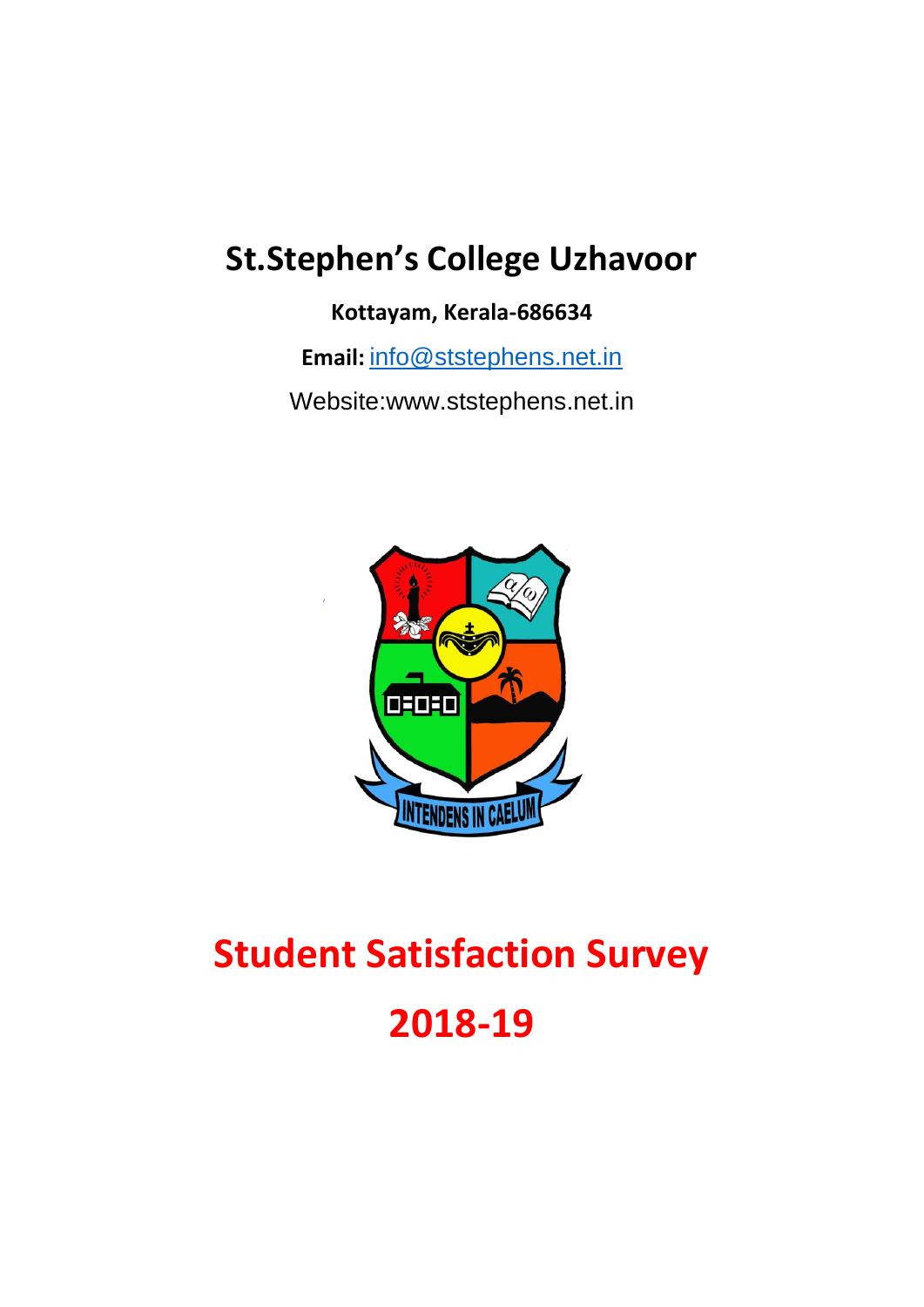#### **Student Satisfaction Survey Analysis 2018-19**

Student Satisfaction Survey on Teaching Learning Process : Following are questions for online student satisfaction survey regarding teaching learning process.

### **Total Students Attend the Students Satisfaction Survey: 211**

Q1. How much of the syllabus was covered in the class?

| <b>Particulars</b> | <b>Number of Students</b> |
|--------------------|---------------------------|
| 85-100 %           | 182                       |
| 70-84%             | 27                        |
| 55-69%             | 2                         |
| 30-54              |                           |
| Below 30%          |                           |
| <b>Total</b>       | 211                       |

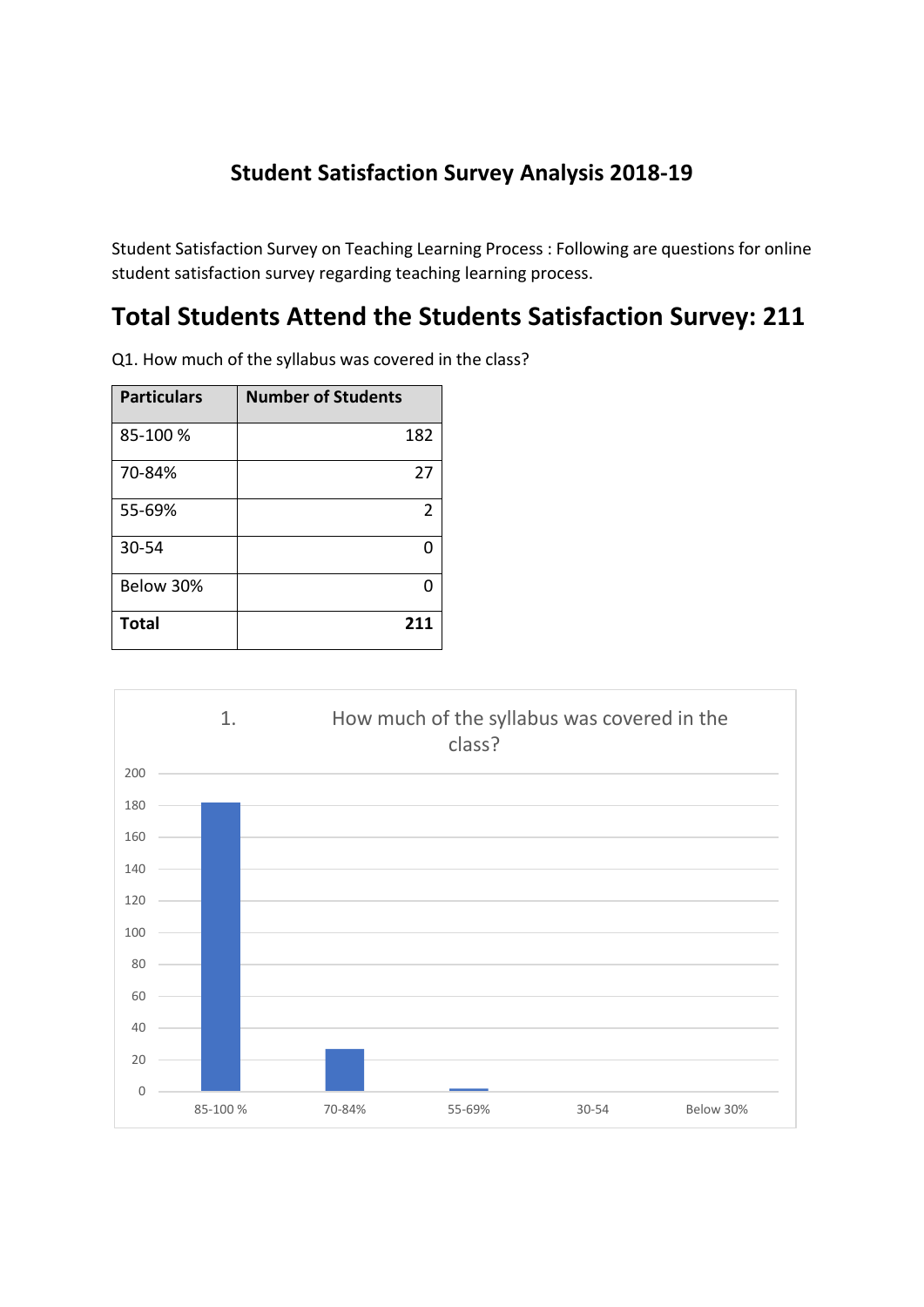|  |  |  |  |  |  |  | Q2. How well did the teachers prepare for the classes? |
|--|--|--|--|--|--|--|--------------------------------------------------------|
|--|--|--|--|--|--|--|--------------------------------------------------------|

| <b>Particulars</b> | <b>Number of Students</b> |
|--------------------|---------------------------|
| Thoroughly         | 98                        |
| Satisfactorily     | 106                       |
| Poorly             |                           |
| Indifferently      |                           |
| Won't teach at all |                           |
| Total              | 211                       |



#### Q3. How well were the teachers able to communicate?

| <b>Particulars</b>      | <b>Number of Students</b> |
|-------------------------|---------------------------|
| Always effective        | 142                       |
| Sometimes effective     | 52                        |
| Just satisfactorily     | 14                        |
| Generally ineffective   |                           |
| Very poor communication |                           |
| Total                   |                           |

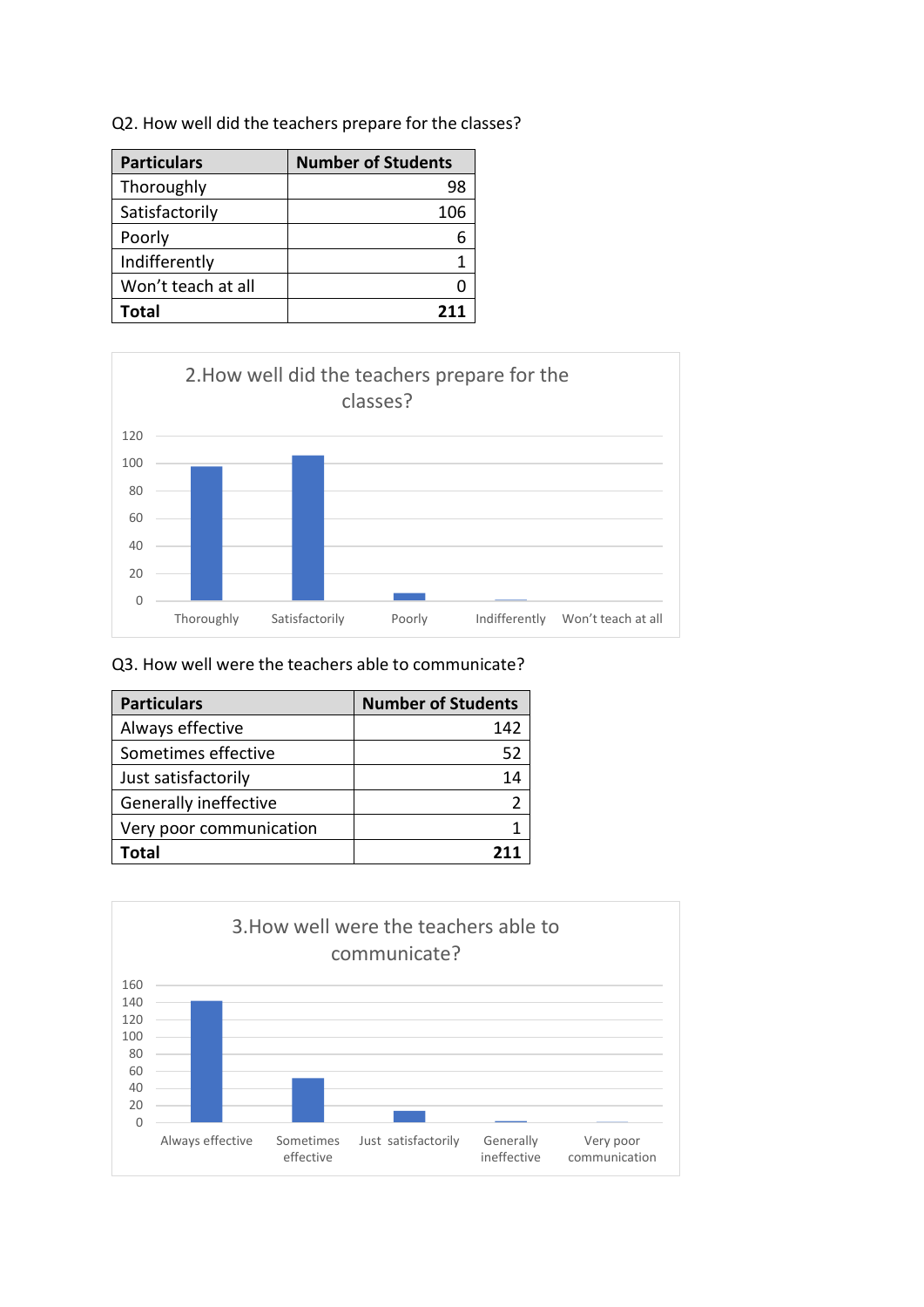| <b>Particulars</b> | <b>Number of Students</b> |
|--------------------|---------------------------|
| Excellent          | 86                        |
| Very good          | 86                        |
| Good               | 38                        |
| Fair               |                           |
| Poor               |                           |
| <b>Total</b>       | 211                       |

Q4. The teacher's approach to teaching can best be described as



Q5. Fairness of the internal evaluation process by the teachers.

| <b>Particulars</b> | <b>Number of Students</b> |
|--------------------|---------------------------|
| Always fair        | 104                       |
| Usually fair       | 83                        |
| Sometimes unfair   | 18                        |
| Usually unfair     |                           |
| Unfair             |                           |
| Total              | 211                       |

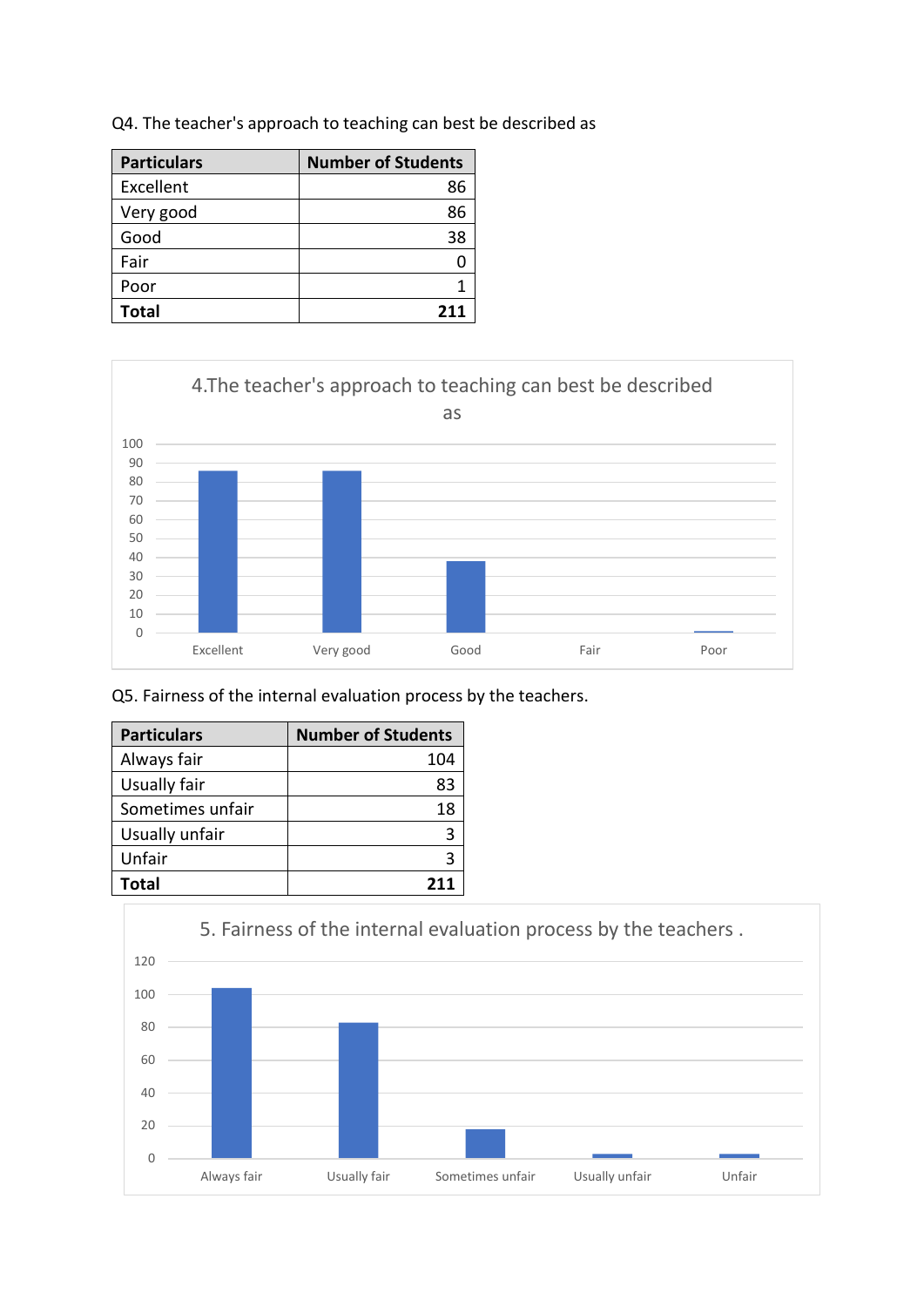|  |  |  | Q6. Was your performance in assignments discussed with you? |  |  |
|--|--|--|-------------------------------------------------------------|--|--|
|--|--|--|-------------------------------------------------------------|--|--|

| <b>Particulars</b>     | <b>Number of Students</b> |
|------------------------|---------------------------|
| Every time             | 87                        |
| Usually                | 75                        |
| Occasionally/Sometimes | 37                        |
| Rarely                 |                           |
| Never                  |                           |
| Total                  |                           |



Q7. The institute takes active interest in promoting internship, student exchange, field visit opportunities for students.

| <b>Particulars</b> | <b>Number of Students</b> |  |
|--------------------|---------------------------|--|
| Regularly          | 54                        |  |
| Often              | 61                        |  |
| Sometimes          | 49                        |  |
| Rarely             | 27                        |  |
| Never              | 20                        |  |
| <b>Total</b>       | 211                       |  |

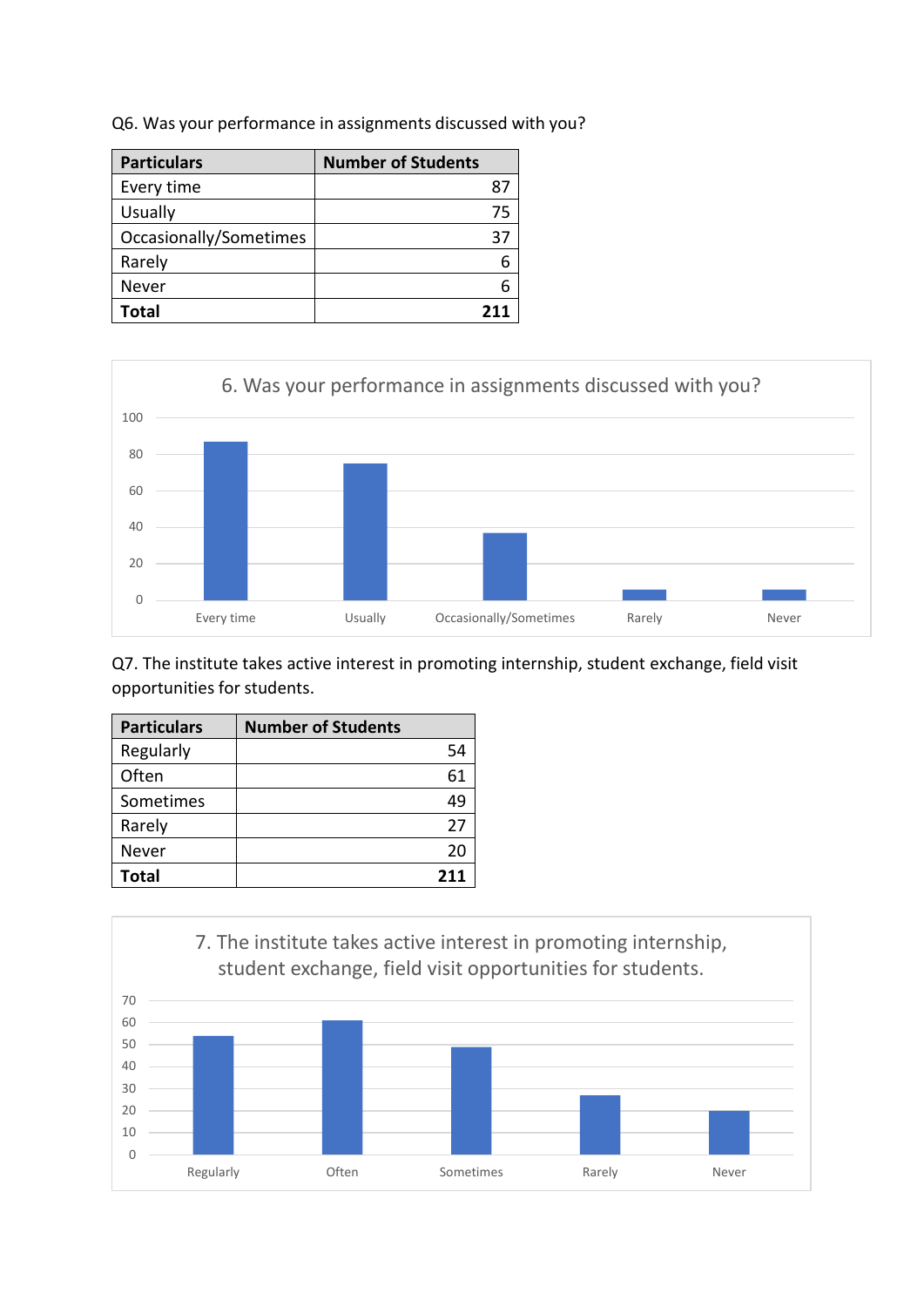Q8. The teaching and mentoring process in your institution facilitates you in cognitive, social and emotional growth.

| <b>Particulars</b> | <b>Number of Students</b> |
|--------------------|---------------------------|
| Regularly          | 54                        |
| Very well          | 99                        |
| Moderately         | 38                        |
| Marginally         | 14                        |
| Not at all         |                           |
| <b>Total</b>       | 211                       |



Q9. The institution provides multiple opportunities to learn and grow.

| <b>Particulars</b> | <b>Number of Students</b> |
|--------------------|---------------------------|
| Strongly agree     | 59                        |
| Agree              | 104                       |
| Neutral            | 39                        |
| <b>Disagree</b>    |                           |
| Strongly disagree  |                           |
| Total              |                           |

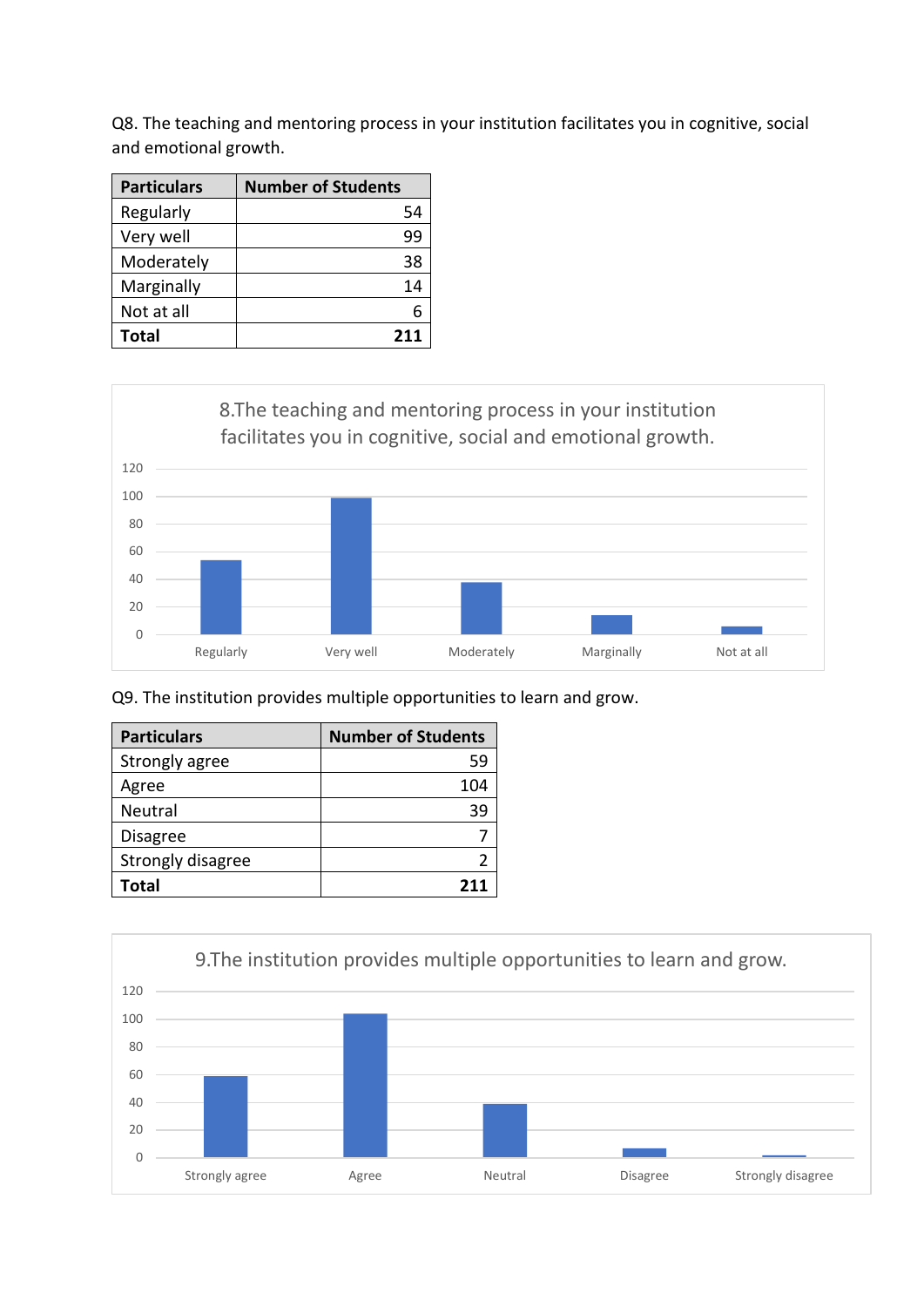Q 10. Teachers inform you about your expected competencies, course outcomes and programme outcomes.

| <b>Particulars</b>     | <b>Number of Students</b> |
|------------------------|---------------------------|
| Every time             | 86                        |
| Usually                | 83                        |
| Occasionally/Sometimes | 29                        |
| Rarely                 |                           |
| Never                  |                           |
| Total                  |                           |

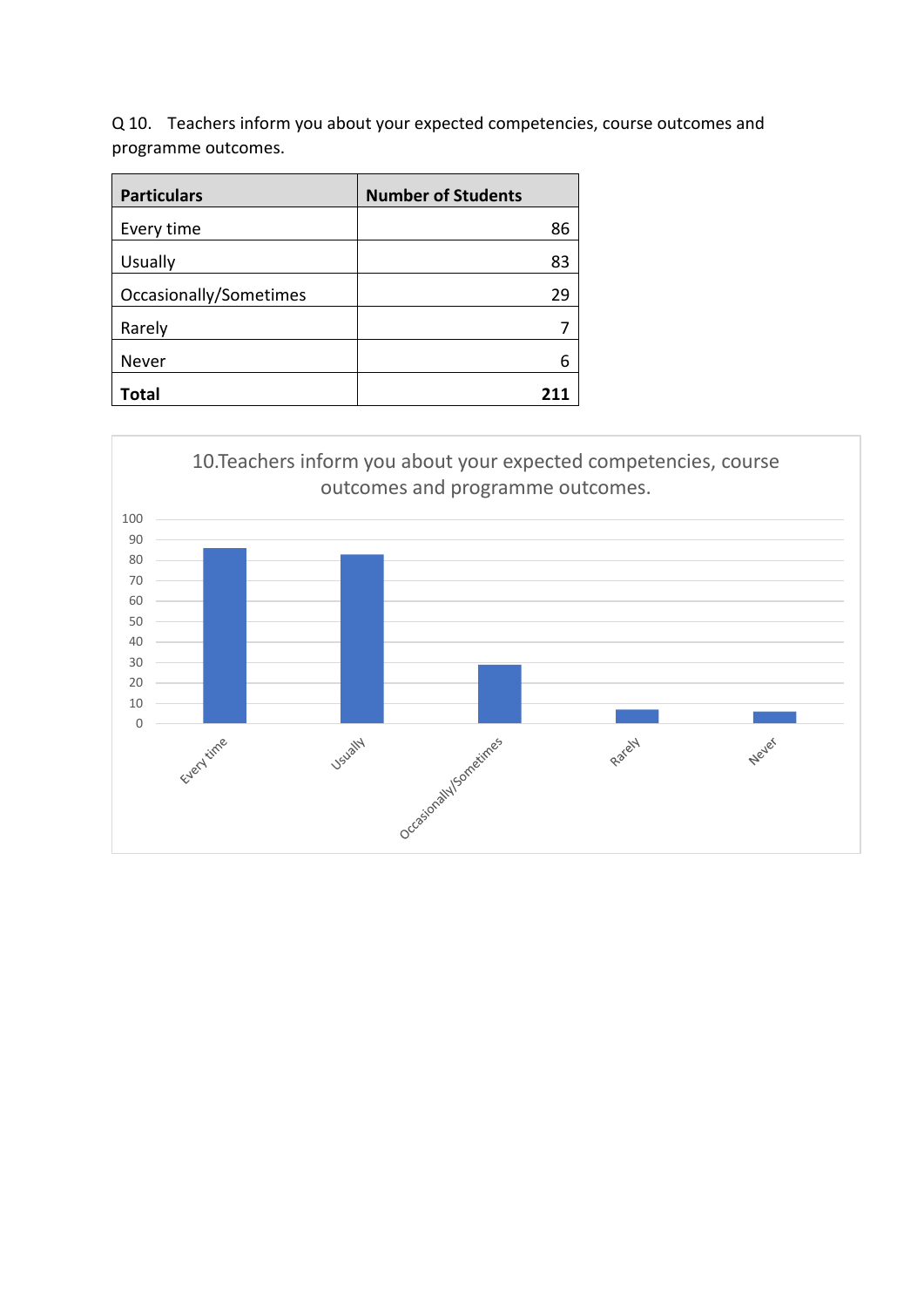Q11. Your mentor does a necessary follow-up with an assigned task to you.

| <b>Particulars</b>     | <b>Number of Students</b> |
|------------------------|---------------------------|
| Every time             | $\prime\prime$            |
| <b>Usually</b>         | 85                        |
| Occasionally/Sometimes | 39                        |
| Rarely                 |                           |
| Never                  |                           |
| Total                  | 211                       |

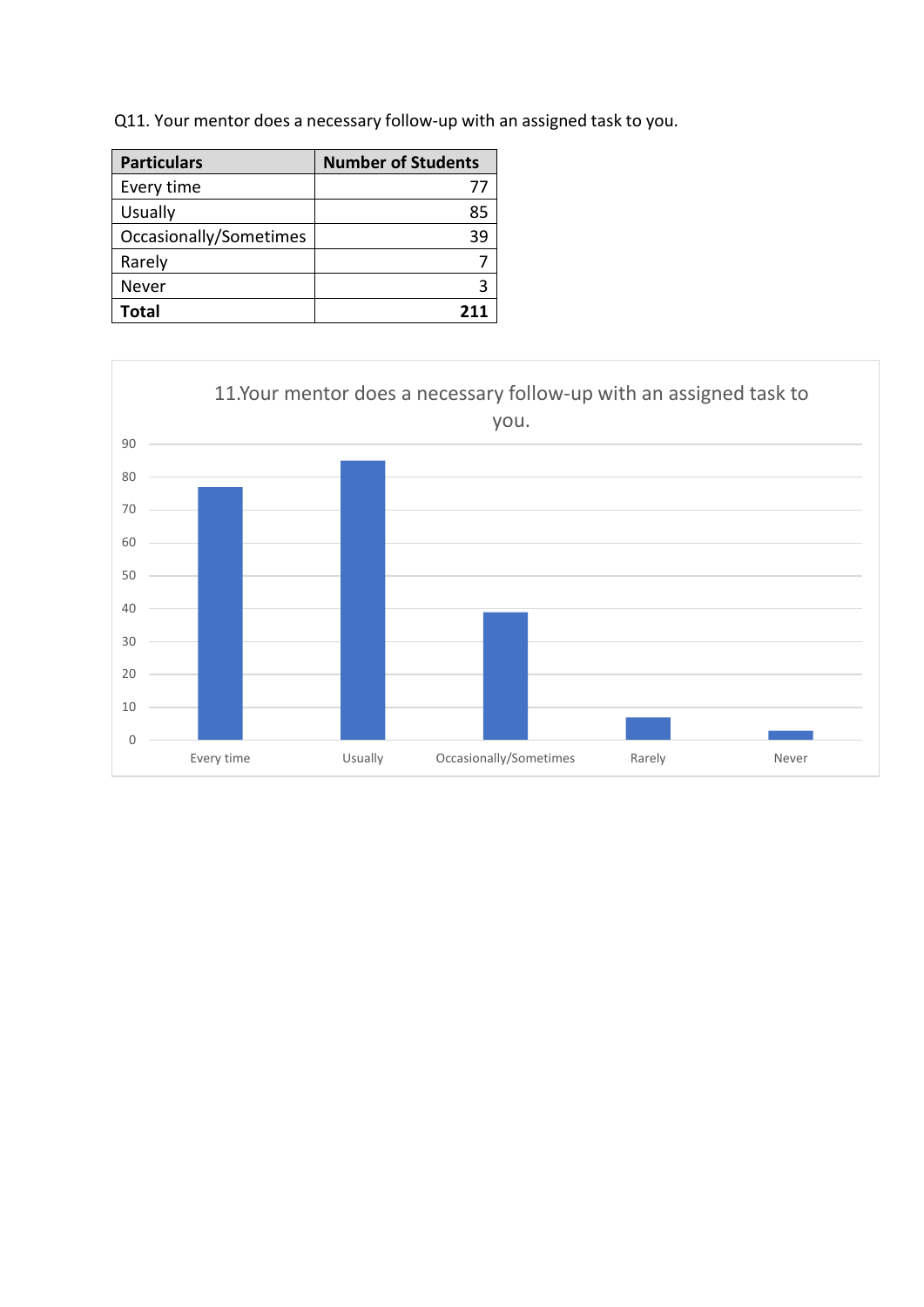|  | Q. 12. The teachers illustrate the concepts through examples and applications. |  |  |  |  |  |  |
|--|--------------------------------------------------------------------------------|--|--|--|--|--|--|
|--|--------------------------------------------------------------------------------|--|--|--|--|--|--|

| <b>Particulars</b>     | <b>Number of Students</b> |
|------------------------|---------------------------|
| Every time             | 103                       |
| <b>Usually</b>         | 74                        |
| Occasionally/Sometimes | 26                        |
| Rarely                 |                           |
| Never                  |                           |
| <b>Total</b>           | 211                       |



Q. 13. The teachers identify your strengths and encourage you with providing right level of challenges.

| <b>Particulars</b> | <b>Number of Students</b> |
|--------------------|---------------------------|
| Fully              | 99                        |
| Reasonably         | 70                        |
| Partially          | 21                        |
| Slightly           | 10                        |
| Unable to          | 11                        |
| Total              | 211                       |

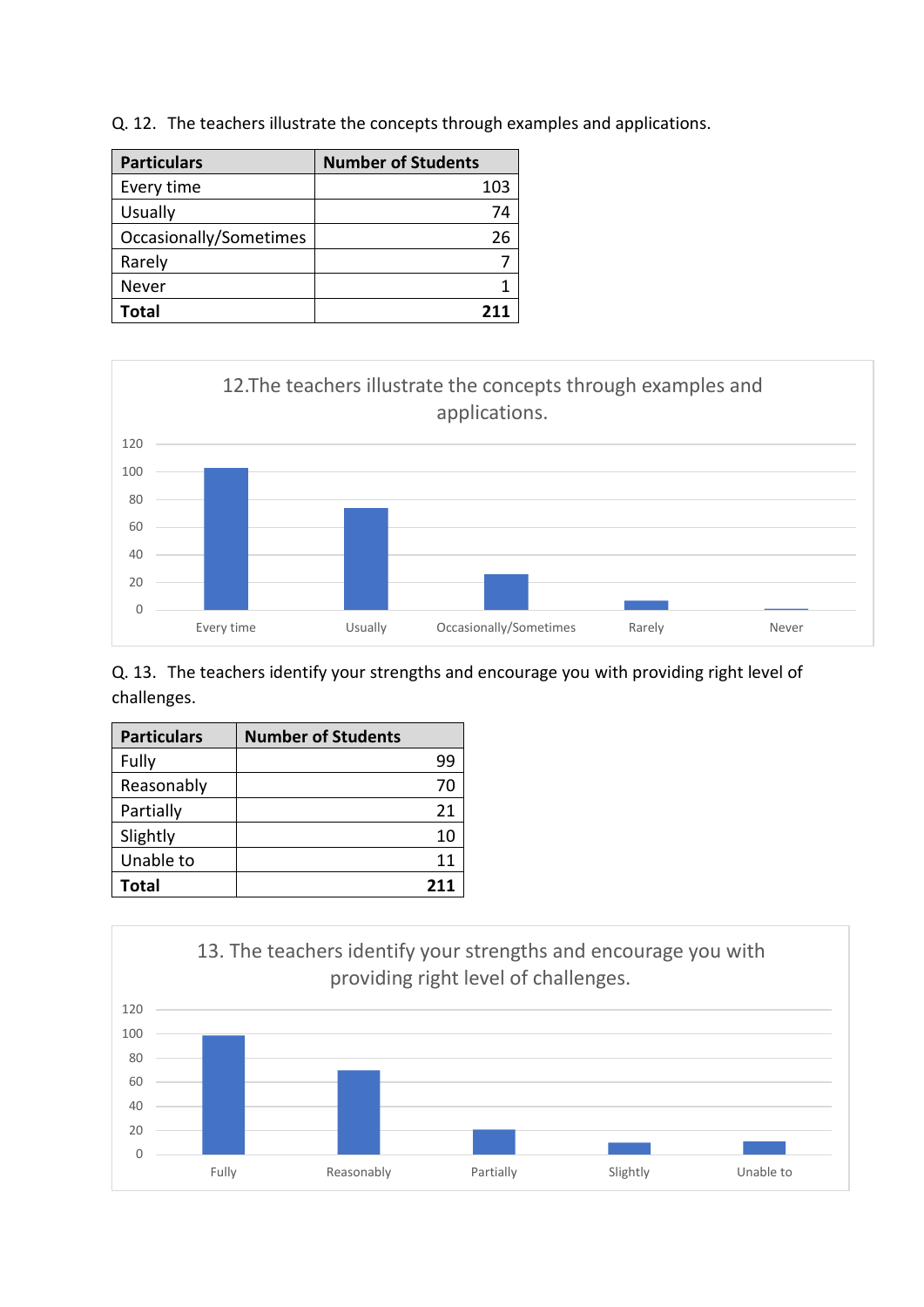Q. 14. Teachers are able to identify your weaknesses and help you to overcome them.

| <b>Particulars</b>     | <b>Number of Students</b> |
|------------------------|---------------------------|
| Every time             | 86                        |
| <b>Usually</b>         | 66                        |
| Occasionally/Sometimes | 34                        |
| Rarely                 | 13                        |
| Never                  | 12                        |
| <b>Total</b>           | 211                       |

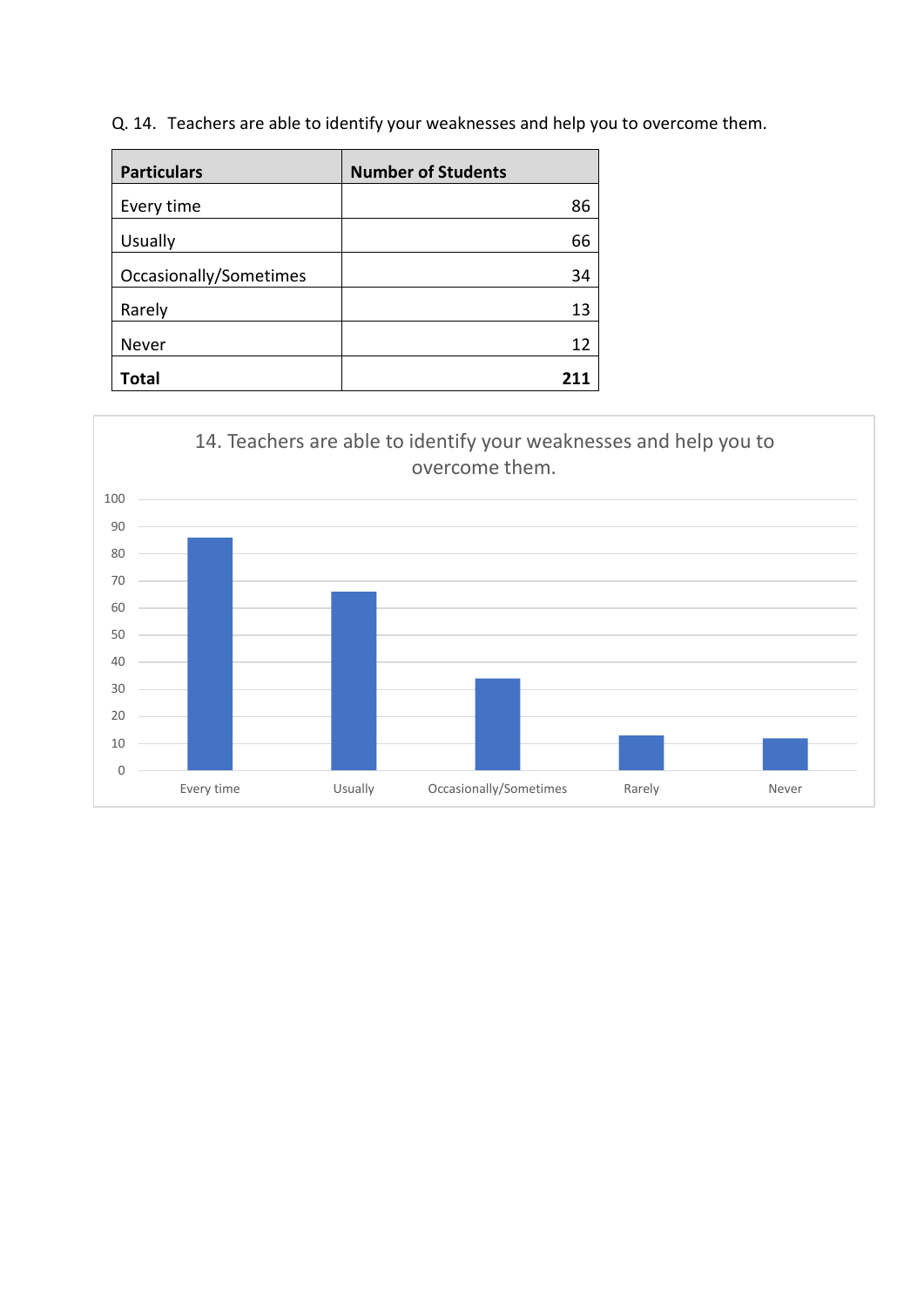Q. 15. The institution makes effort to engage students in the monitoring, review and continuous quality improvement of the teaching learning process.

| <b>Particulars</b> | <b>Number of Students</b> |
|--------------------|---------------------------|
| Strongly agree     | 69                        |
| Agree              | 90                        |
| Neutral            | 43                        |
| <b>Disagree</b>    |                           |
| Strongly disagree  |                           |
| Total              |                           |

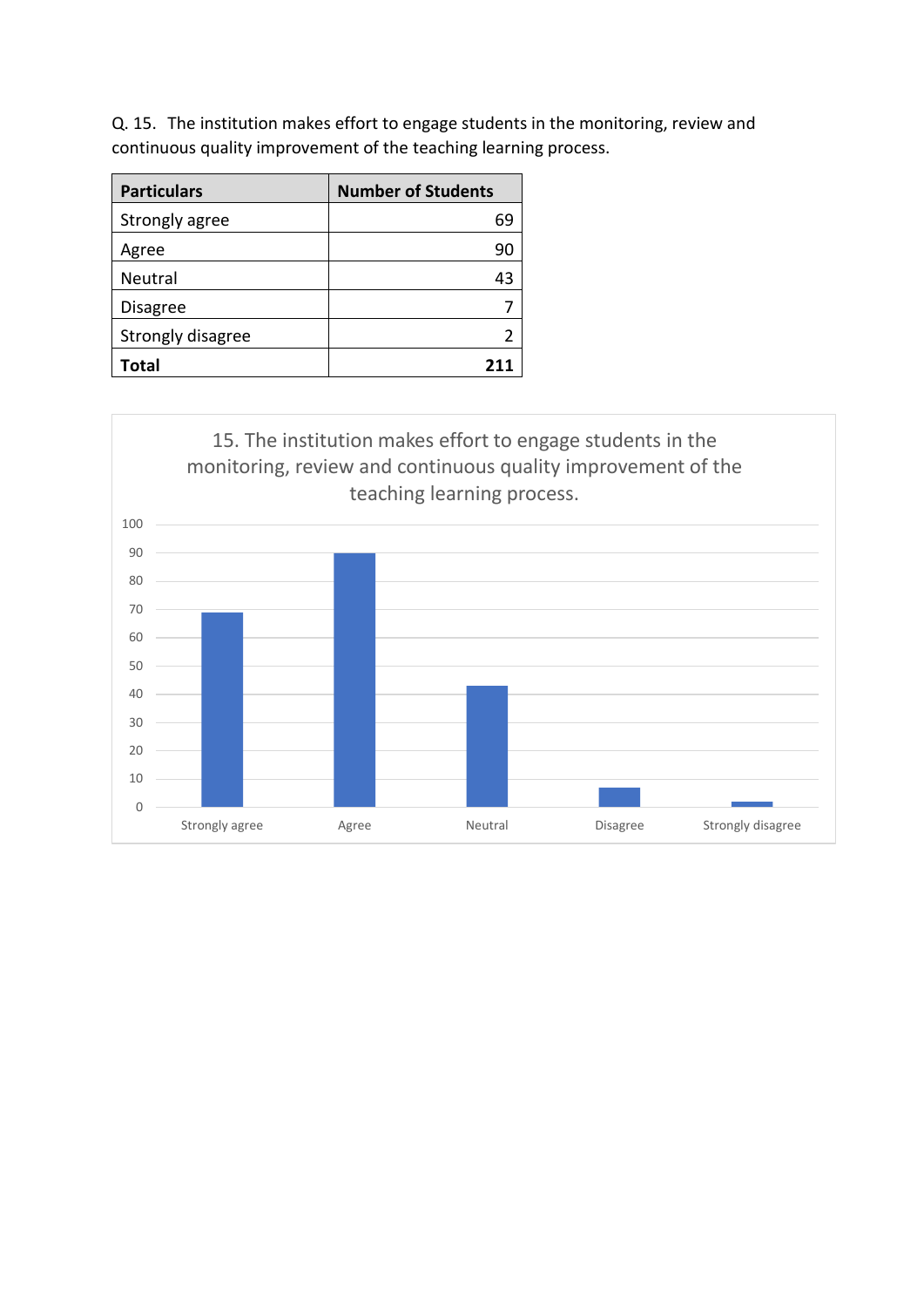Q. 16. The institute/ teachers use student centric methods, such as experiential learning, participative learning and problem solving methodologies for enhancing learning experiences.

| <b>Particulars</b> | <b>Number of Students</b> |
|--------------------|---------------------------|
| To a great extent  | 69                        |
| Moderate           | 100                       |
| Some what          | 29                        |
| Very little        | 10                        |
| Not at all         | 3                         |
| <b>Total</b>       |                           |

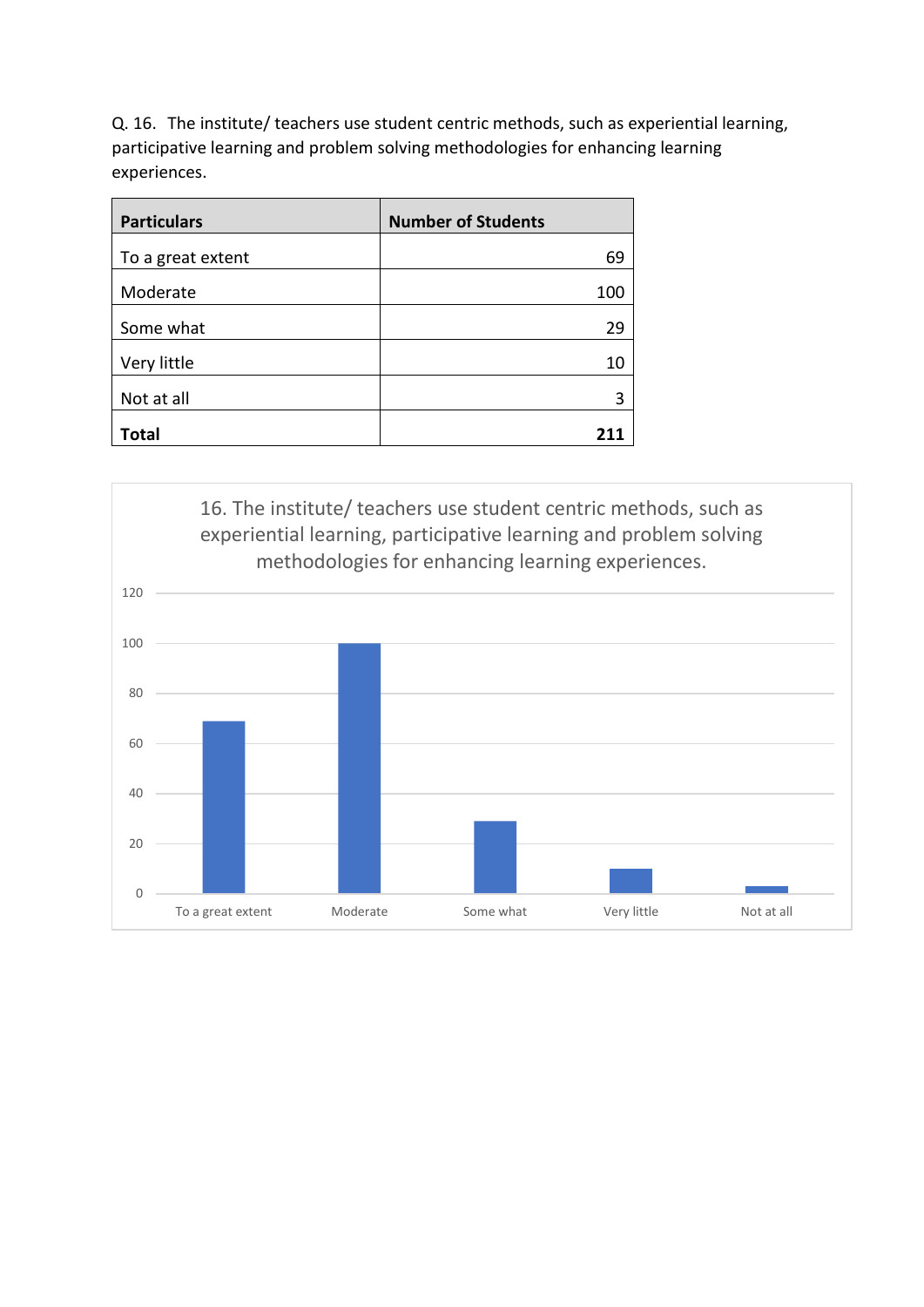Q. 17. Teachers encourage you to participate in extracurricular activities.

| <b>Particulars</b> | <b>Number of Students</b> |
|--------------------|---------------------------|
| Strongly agree     | 95                        |
| Agree              | 59                        |
| Neutral            | 39                        |
| <b>Disagree</b>    | 14                        |
| Strongly disagree  |                           |
| Total              | 211                       |



Q 18. Efforts are made by the institute/ teachers to inculcate soft skills, life skills and employability skills to make you ready for the world of work.

| <b>Particulars</b> | <b>Number of Students</b> |
|--------------------|---------------------------|
| To a great extent  | 77                        |
| Moderate           | 84                        |
| Some what          | 27                        |
| Very little        | 12                        |
| Not at all         | 11                        |
| Total              | 211                       |